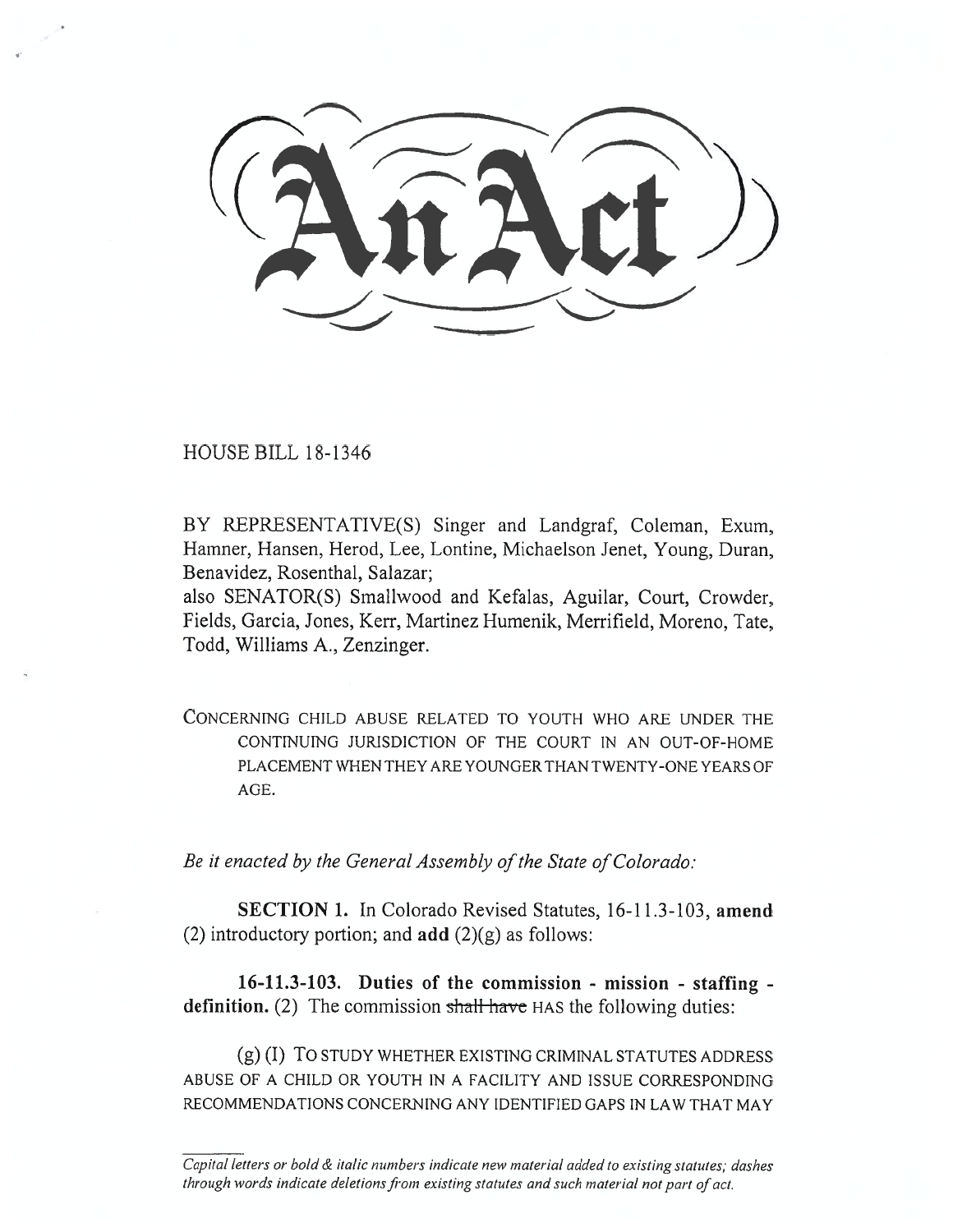NEED TO BE ADDRESSED. ON OR BEFORE JULY 1, 2019, THE COMMISSION SHALL PROVIDE A REPORT WITH ITS FINDINGS AND RECOMMENDATIONS TO THE JUDICIARY AND THE PUBLIC HEALTH CARE AND HUMAN SERVICES COMMITTEES OF THE HOUSE OF REPRESENTATIVES AND THE JUDICIARY AND THE HEALTH AND HUMAN SERVICES COMMITTEES OF THE SENATE, OR ANY SUCCESSOR COMMITTEES.

(II) FOR PURPOSES OF THIS SUBSECTION  $(2)(g)$ , "FACILITY" MEANS A RESIDENTIAL CHILD CARE FACILITY, SPECIALIZED GROUP FACILITY, FOSTER CARE HOME, FAMILY CHILD CARE HOME, OR ANY OTHER FACILITY SUBJECT TO THE COLORADO "CHILD CARE LICENSING ACT", PART 1 OF ARTICLE 6 OF TITLE 26; NONCERTIFIED KINSHIP CARE PROVIDERS THAT PROVIDE CARE FOR CHILDREN WITH AN OPEN CHILD WELFARE CASE WHO ARE IN THE LEGAL CUSTODY OF A COUNTY DEPARTMENT; OR A FACILITY OR COMMUNITY PLACEMENT, AS DESCRIBED IN SECTION 19-2-403, FOR A JUVENILE COMMITTED TO THE CUSTODY OF THE DEPARTMENT OF HUMAN SERVICES. "FACILITY" DOES NOT INCLUDE ANY ADULT DETENTION OR CORRECTIONAL FACILITY.

**SECTION 2.** In Colorado Revised Statutes, 19-1-103, **amend** (66) as follows:

**19-1-103. Definitions.** As used in this title 19 or in the specified portion of this title 19, unless the context otherwise requires:

(66) "Institutional abuse", as used in part 3 of article 3 of this title TITLE 19, means any case of abuse, as defined in subsection (1) of this section, that occurs in any public or private facility in the state that provides child care out of the home, supervision, or maintenance. "INSTITUTIONAL ABUSE" INCLUDES AN ACT OR OMISSION THAT THREATENS THE LIFE, HEALTH, OR WELFARE OF A CHILD OR A PERSON WHO IS YOUNGER THAN TWENTY-ONE YEARS OF AGE WHO IS UNDER THE CONTINUING JURISDICTION OF THE COURT PURSUANT TO THIS TITLE 19. "Facility" includes, but is not limited to, family . child care homes, foster care homes, and any other facility subject to the Eolorado "Child Care Licensing Act" and described in section 26-6-102, C.R.S. "Institutional abuse" shall DOES not include abuse that occurs in any public, private, or parochial school system, including any preschool operated in connection with said system; except that, to the extent the school system provides extended day services, abuse that occurs while such services are provided shall be IS institutional abuse. FOR THE PURPOSES OF

PAGE 2-HOUSE BILL 18-1346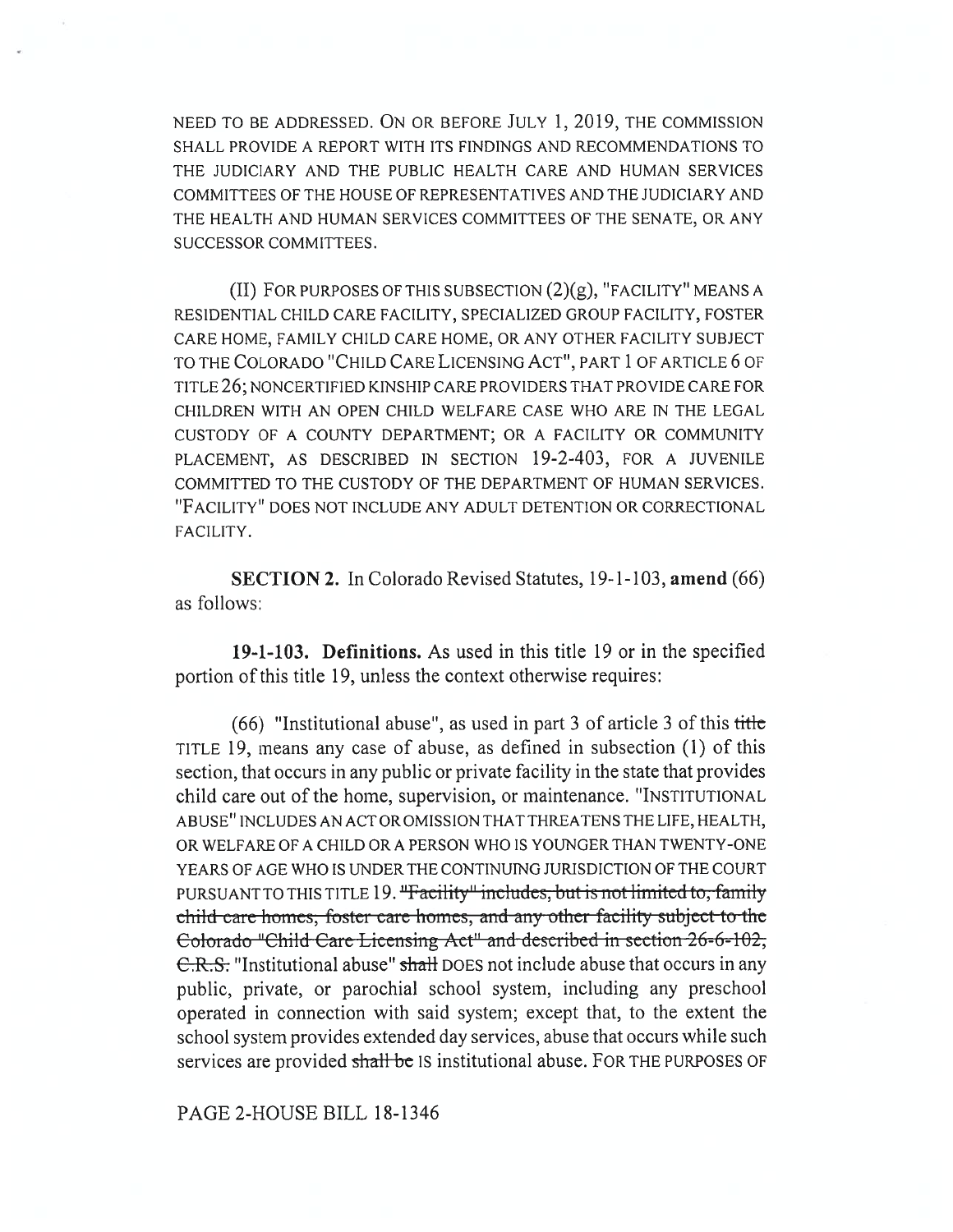THIS SUBSECTION (66), "FACILITY" MEANS A RESIDENTIAL CHILD CARE FACILITY, SPECIALIZED GROUP FACILITY, FOSTER CARE HOME, FAMILY CHILD CARE HOME, OR ANY OTHER FACILITY SUBJECT TO THE COLORADO "CHILD CARE LICENSING ACT", PART 1 OF ARTICLE 6 OF TITLE 26; NONCERTIFIED KINSHIP CARE PROVIDERS THAT PROVIDE CARE FOR CHILDREN WITH AN OPEN CHILD WELFARE CASE WHO ARE IN THE LEGAL CUSTODY OF A COUNTY DEPARTMENT; OR A FACILITY OR COMMUNITY PLACEMENT, AS DESCRIBED IN SECTION 19-2-403, FOR A JUVENILE COMMITTED TO THE CUSTODY OF THE DEPARTMENT OF HUMAN SERVICES. "FACILITY" DOES NOT INCLUDE ANY ADULT DETENTION OR CORRECTIONAL FACILITY.

SECTION 3. Safety clause. The general assembly hereby finds,

## PAGE 3-HOUSE BILL 18-1346